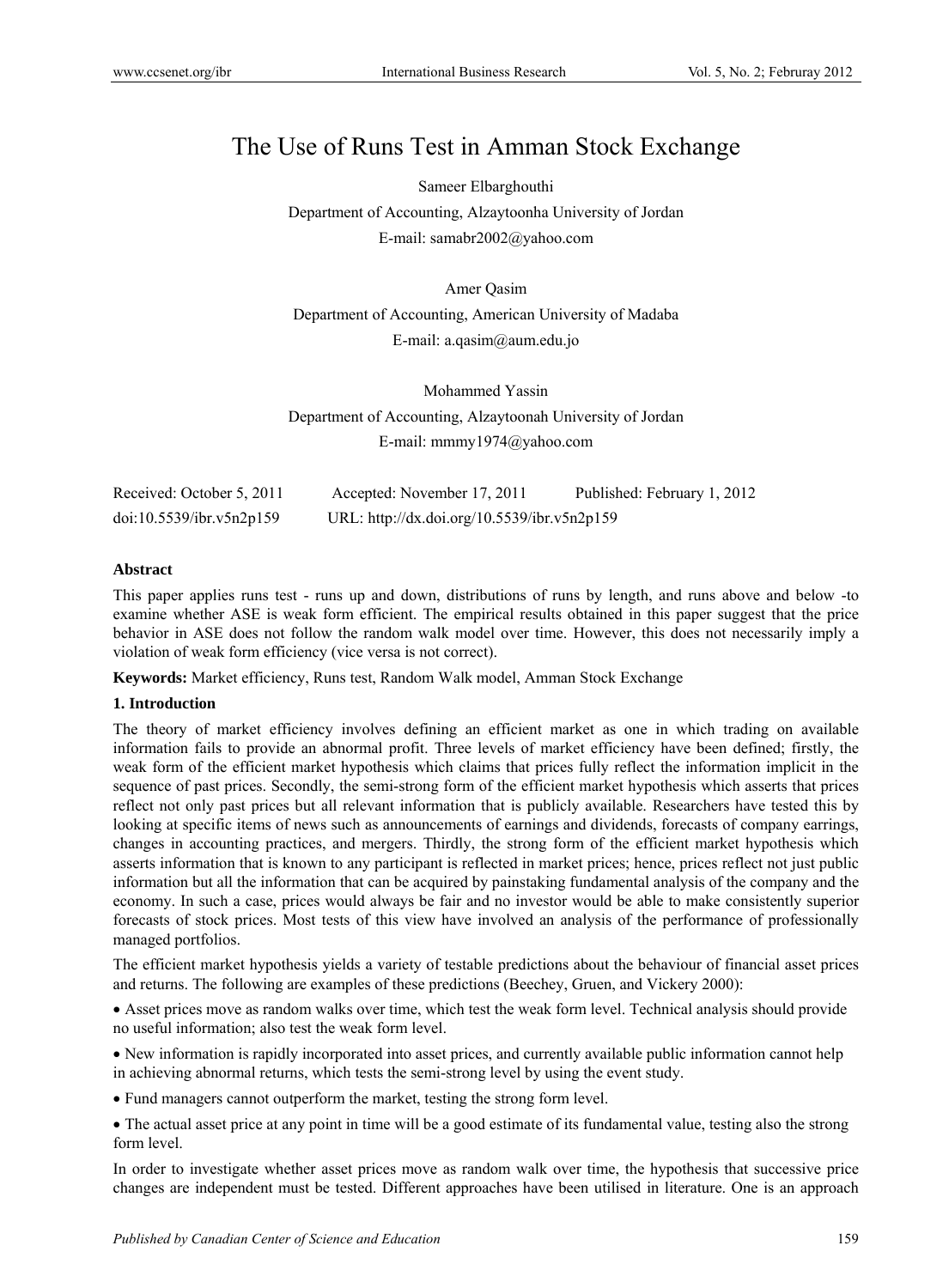that relies primarily on common statistical tools, such as the runs test which determines whether successive price changes are independent, and consequently, whether the market is weak-form efficient. This approach has been used excessively and produced evidence of important independence in series of successive price changes in developed markets. The non-parametric runs test determines whether successive price changes are independent, but unlike its parametric equivalent serial correlation test, the runs test does not require returns to be normally distributed (Levene, 1952).

# *1.1 Review of Empirical Studies*

This section presents a review of the empirical studies for runs test. It starts with studies conducted in developed financial markets and follows this with a review of studies conducted in emerging markets, then a review of studies conducted in the ASE.

# 1.1.1 Developed Markets

The early studies testing for weak form efficiency started on developed markets and applied runs tests. Generally, these studies supported the weak-form efficiency of the market, where it found an insignificant difference between the expected and observed number of runs, hence, the null hypothesis that the daily returns are random couldn't be rejected. Kendall (1953) stated that "an analysis of stock-exchange movements revealed little serial correlation within series and little lag correlation between series. Unless individual stocks behave differently from the average of similar stocks, there is no hope of being able to predict movements in the exchange for a week ahead without extraneous information". Similar conclusions have also been reached by Fama (1965). This study used the daily prices for the thirty stocks of Dow-Jones Industrial Average over the period 1957-1962 to test the empirical validity of the independent hypothesis of the random walk model. Serial correlation and runs tests (in addition to other technical tests) were applied to daily, four-day, nine-day, and sixteen-day price changes. The results showed little evidence, either of serial correlations or, from the various runs tests, of any large degree of dependence in price changes. Hence, dependency in price changes can not explain the departures from normality that has been observed in the empirical distribution of price changes. Cooper (1982) studied world stock markets using monthly, weekly and daily data for 36 countries. He examined the validity of the random walk hypothesis by employing correlation analysis, runs tests and spectral analysis. With respect to the USA and the UK, the evidence supported the random walk hypothesis.

In general, most empirical studies conducted in developed markets have tended to uphold weak form efficiency and thus no abnormal return would occur by using past prices.

# 1.1.2 Emerging Markets

Although it is generally believed that emerging markets are less efficient than developed markets, the research findings on emerging markets are actually quite mixed. There are different studies in favour of weak-form efficiency in developing markets which applied runs tests technique. Branes (1986) tested the applicability of the random walk hypothesis to the Kuala Lumpur Stock Exchange, using the traditional statistical techniques: serial correlation, runs, and spectral analysis. The Kuala Lumpur Stock Exchange exhibits a high degree of weak-form efficiency. Dickinson and Muragu (1994) used weekly prices over ten years of the 30 most actively traded equities on the Nairobi Stock Exchange. They failed to find evidence inconsistent with weak-form efficiency in the stock exchange by means of both runs tests and Q-test statistics, but suggested that a number of studies must be carried out on any market using a variety of methodologies to draw firm conclusions about weak-form efficiency.

Urrutia (1995) tests showed opposite results. He used variance-ratio tests and runs tests to investigate random walk and weak-form market efficiency in four Latin American emerging stock markets: Argentina, Brazil, Chile, and Mexico. Results from the variance-ratio estimates obtained, assuming homoskedasticity, reject the random walk hypothesis for the four Latin American markets. However, the runs tests indicate that the four Latin American markets are weak-form efficient. Urrutia suggested that investors might not be able to detect patterns in stock prices and develop trading strategies that would allow them to earn abnormal returns, as one interpretation for these results.

El-Erian and Kumar (1995) also found some departures from weak-form efficiency in Middle Eastern stock markets, but emphasise the serial dependence is sufficiently weak that it likely has little value in predicting future prices. Their finding is consistent with that of Butler and Malaikah (1992), who found statistically significant autocorrelation in the stock markets of Kuwait and Saudi Arabia. Nourrrendine Kababa (1998) has also examined the behavior of stock prices in the Saudi Financial Market, seeking evidence for weak-form efficiency, but found that the market is not weak-form efficient. Poshakwale (1996) investigated the weak form efficiency and the day of week effect in the Bombay Stock Exchange using runs test and serial correlation coefficient tests. The results of runs test and serial correlation coefficient tests indicate a nonrandom nature of the series and, therefore, violation of weak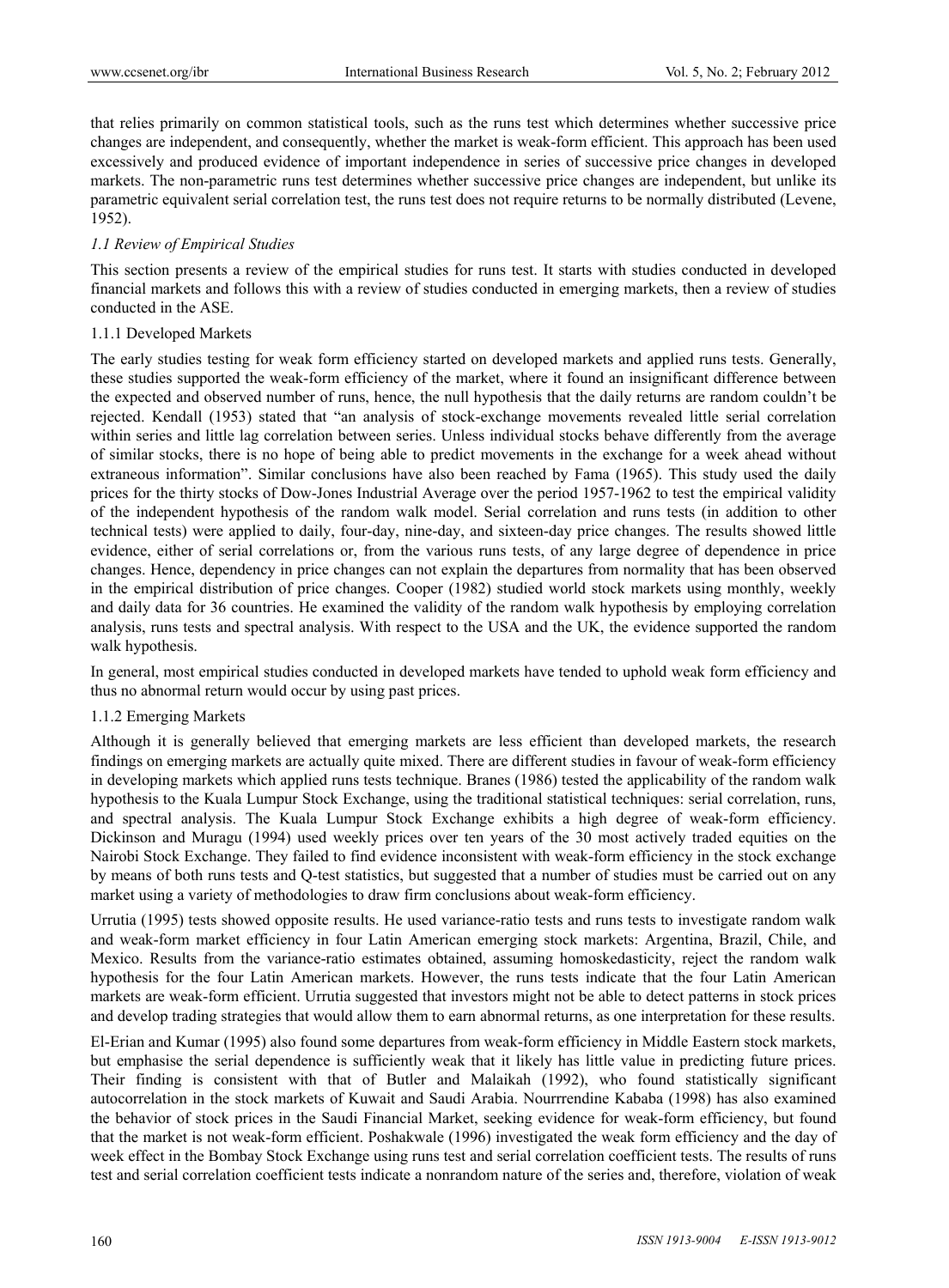form efficiency in the BSE. The other null hypothesis that there is no difference between the returns achieved on different days of the week is also rejected as there is clear evidence that the average returns are different on each day of the week. Mobarek (2000) examined the weak-form efficiency in Dhaka Stock Exchange using the daily price indices of all the listed securities on the DSE for the period 1988 to 1997. The results of both non-parametric tests (Kolmogrov –Smirnov normality test and run test) and parametric tests ( Auto-correlation test, Auto-regression, ARIMA model ) provided evidence that the share return series do not follow the random walk model, and the significant autocorrelation co-efficient at different lags reject the null hypothesis of weak-form efficiency.

Moustafa (2004) examines the behavior of stock prices in the United Arab Emirates (UAE) stock market using daily prices of 43 stocks included in the UAE market index for the period October 2, 2001 to September 1, 2003. He finds that the returns of the 43 stocks do not follow normal distribution. However, the results of runs tests show that the returns of 40 stocks out of the 43 are random at 5% level of significance. Although the UAE stock market is newly developed and it is still very small, also suffering from infrequent trading, according to his results, the UAE is found to be weak-form efficient.

Pandey (2003) analysed the efficiency of the Indian stock markets by using three Indian stock indices to test the efficiency level in Indian stock market and the random walk nature of the stock market by using the runs test and the Auto Correlation Function ACF (K) for the period from January 1996 to June 2002. The study found that the series of stock indices in the Indian stock market biased the random time series and do not confirming the Random Walk Theory.

Sharma et al. (2009) examined the weak-form efficiency of eleven (11) securities listed on the BSE using weekly data from July 2007 to October 2007 by employing runs test and auto-correlation tests. The study concludes that the BSE is weak-form efficient and the stock prices are having very scrimpy effect on future prices which implies that an investor cannot reap out abnormal profits as the current share prices already reflect the effect of past share prices.

Pradhan et al. (2009) in their paper tried to examine the Efficient Market Hypothesis (EMH) in its weak - form by employing the unit root test on the sample of daily stock returns of National Stock Exchange (NSE) and Bombay Stock Exchange (BSE). The sample period lies between Jan.2007 to Jul.2009. The study reveals that Indian Stock market is not weak - form efficient.

Worthington and Higgs (2004) find that Germany and Netherlands are weak form efficient under both serial correlation and runs tests, while Ireland, Portugal and the United Kingdom are efficient under one test or the other. Thus, rests of the markets do not follow a random walk Tas and Dursonoglu (2005) have confirmed the inefficiency result for Turkey using daily stock returns of ISE 30 indices from the period 1995 to 2004. Dickey-Fuller unit root and runs tests were used in their studies and the results of both tests reject random walk hypothesis in ISE.

Akinkugbe (2005) finds stock markets in Botswana to be weak and semi-strong form efficient. His data includes 738 weekly observations for the period June 1989 to December 2003. Autocorrelation, and Augmented Dickey-Fuller and Phillip-Perron unit root tests were used to investigate the weak form of EMH in Botswana stock exchange. In his study, autocorrelation test show evidence of no serial correlation and the results of both unit root tests indicate a stationary process for stock returns, therefore implying weak-form efficiency.

Using the serial correlation, runs and unit root tests Abeysekera (2001) indicates that the Colombo Stock Exchange (CSE) in Sri Lanka is weak-form inefficient. His data include daily, weekly and monthly returns of the Sensitive Share Index (based on market prices of 24 blue-chip companies listed on the CSE) and a 40-security value weighted index for the period January 1991 to November 1996. The results of three tests consistently reject the random walk hypothesis.

(Abraham et al. 2002) they all use variance ratio tests and runs test on the financial data of different countries for testing random walk hypothesis and found week form efficient these markets are and follow a random walk.

Hassan et al. (2006) conduct a test of efficiency in seven European emerging stock markets. They use International Finance Corporation's weekly stock index data for the period December 1988 through August 2002. Several methods used in their studies including Ljung-Box Q-statistic, runs, and variance ratio tests. According to their results, except Greece, Slovakia, and Turkey, markets in Czech Republic, Hungary, Poland and Russia are found to be unpredictable.

Dragotă et al. (2009) analyze the returns of 18 stocks listed at the BSE first category and of the Romanian capital market indices.11 The stocks and indices are monitored from their listing (respectively the indexes construction) date to the end of 2006. Dragotă et al. (2009) focus on the weak form efficiency, according to which all of the past prices information is incorporated into the current price and, consequently, there could not be obtained systematic abnormal returns based on historical information on prices. The investigation on the weak form of the efficient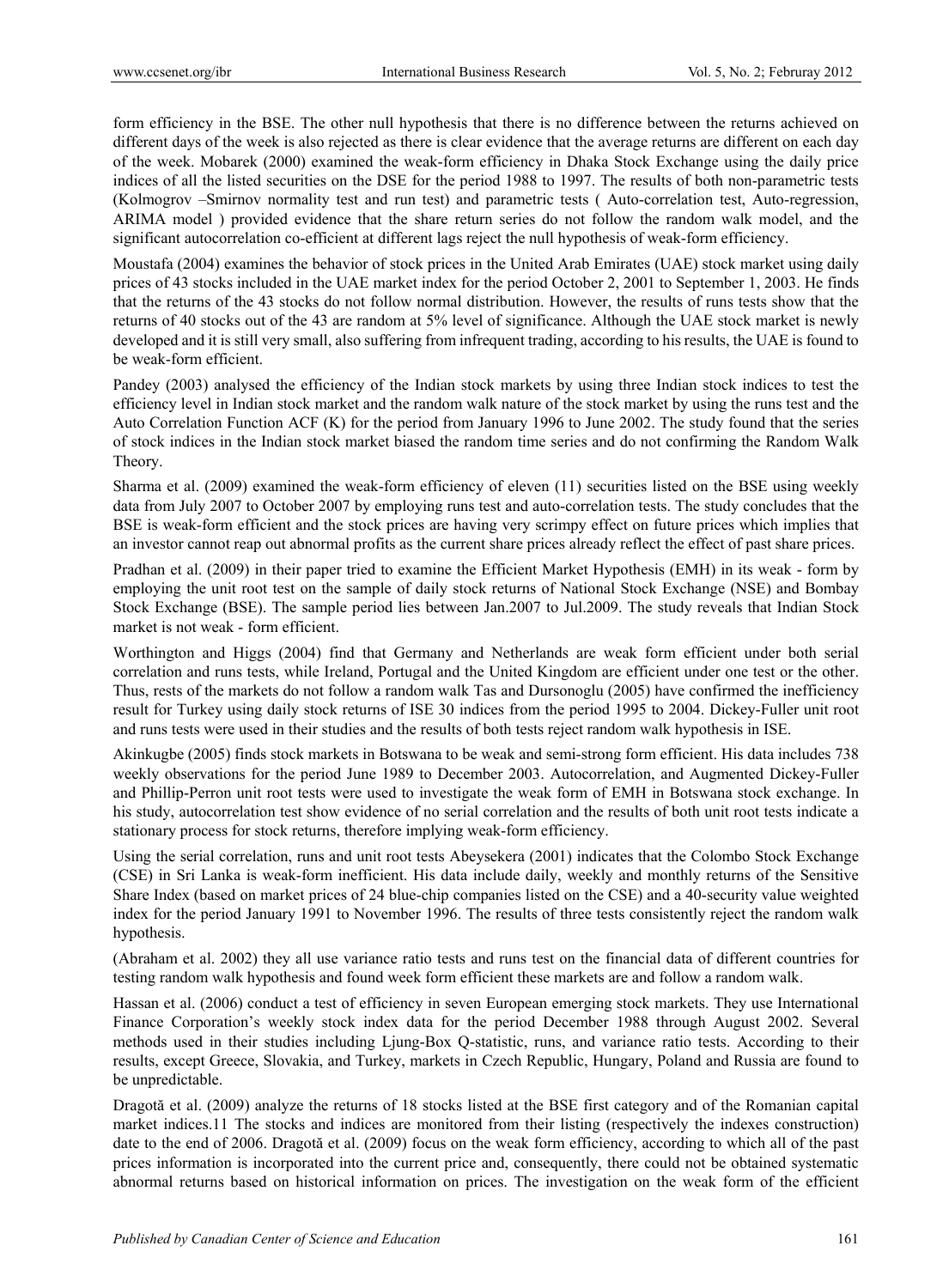market hypothesis is based on the following tests of the random walk hypothesis: the Cowels-Jones test, the runs test and the Multiple Variance Ratio – MVR – approach.

Filis (2006) tested the efficiency level of ASE by performing several tests for the period 2000-2002. These include unit roots (ADF) runs and GARCH effects tests. Furthermore he used the Wilcoxon Signed Rank test for the equality of implied versus historic volatility. He rejected the semi-strong form of efficiency as he found evidence of volatility clustering whereas he accepted the weak form as he found that the returns for this period followed a random walk.

Briefly, the previous studies cannot support or contradict the weak form efficiency in emerging markets. Much work must be conducted to investigate price dynamics in emerging markets. It is interesting to find if ASE is weak-form efficient and to what extent, and to explore the return generating process by using serial correlation and runs tests.

#### 1.1.3 ASE

Few studies investigated the weak form efficiency of ASE by using the conventional tests. El-Erian and Kumar (1994) analyzed the development of equity markets in selected Middle Eastern countries, and evaluated their informational efficiency. The analysis focused on a sample of six countries consisting of: relatively active markets, (Jordan and Turkey), an established but less active market (Eygpt), and more recently established markets (Iran, Morocco, and Tunisia). A range of quantitative indicators, including market capitalization and concentration, price earnings ratios, price volatility, and the extent of correlation with industrial country markers, are applied. A quantitative analysis of the efficiency of selected markets in the region, and a comparison of the efficiency of these markets with a number of other emerging markets, are also undertaken. The results show that there are significant differences across these countries in the importance and characteristics of equity markets. For example, the study measured the volatility of the Jordanian and Turkish markets and compared it with other emerging and developed markets. The emerging markets have been found to be more volatile than the developed markets. Nevertheless, the Jordanian market exhibits the lowest volatility among the emerging markets. The paper also examined the degree to which emerging equity markets are efficient in pricing stocks, through assessing whether stock prices display any systematic patterns or whether they are indistinguishable from random walk. The empirical evidence is based on the serial correlation, for the first ten lags, and the non-parametric runs technique. Daily and weekly data were used. For the daily series for Jordan, the results indicate that the first order serial correlation (0.194) is highly significant, and hence, the random walk model does not hold. For the higher order coefficients, the  $3^{rd}$ ,  $4^{th}$ , and  $6^{th}$  are significant. In the case of the weekly data, the pattern is different: the serial correlation coefficients are not statistically significant only for the  $4<sup>th</sup>$  lag and at the 10% level.

The runs test is performed by comparing the actual number of runs (defined as a sequence of price changes of the same sign preceded and followed by price changes of different signs) with the expected number of runs on the assumption that price changes are independent. If the observed runs are not significantly different from the expected number of runs, then the inference is that successive price changes are independent. The results of the runs analysis for both the daily and weekly data indicate that the null hypothesis of independence could be rejected at the 1% level.

Another study for Karemera, Ojah, and Cole (1999) reported different interesting results. They used the runs test and the single and multiple variance-ratio tests to examine the stochastic properties of local currency –and US dollarbased equity returns in 15 emerging capital markets. The results indicate that the majority of the emerging equity series analysed are consistent with the RWH and weak form efficient when both local currency-based data and exchange rate-adjusted data are used. The data comprises monthly national stock price indices expressed in both domestic (local) currency and US dollars from 1987:12 to 1997:5, and obtained from Morgan Stanley Capital Information (MSCI) files for emerging markets. The study also provides some descriptive statistics on returns of the stock indices.

According to Karemera, Ojah, and Cole (1999), and El-Erian and Kumar (1994) results, Jordan is found to have the lowest standard deviation (a measure of asset's risk) among the emerging markets covered in the study. However, according to the runs test statistics, the hypothesis of independence can not be rejected at the 5% level for the Jordanian equity return series, and also for most of the emerging markets covered in the study, for both US dollar-based data and local currency-based data. Hence, the Jordanian market and most of the emerging markets covered in the study are weak-form efficient.

Karemera, Ojah, and Cole present different possible reasons for the presence of a positive and/or negative serial correlation when a market is, at the same time, documented to be weak-form efficient. For example, infrequent or nonsynchronous trading patterns can yield a positively autocorrelated stock price series behaviour. When small-capitalized firms trade less frequently than large-capitalized firms, information is impounded first into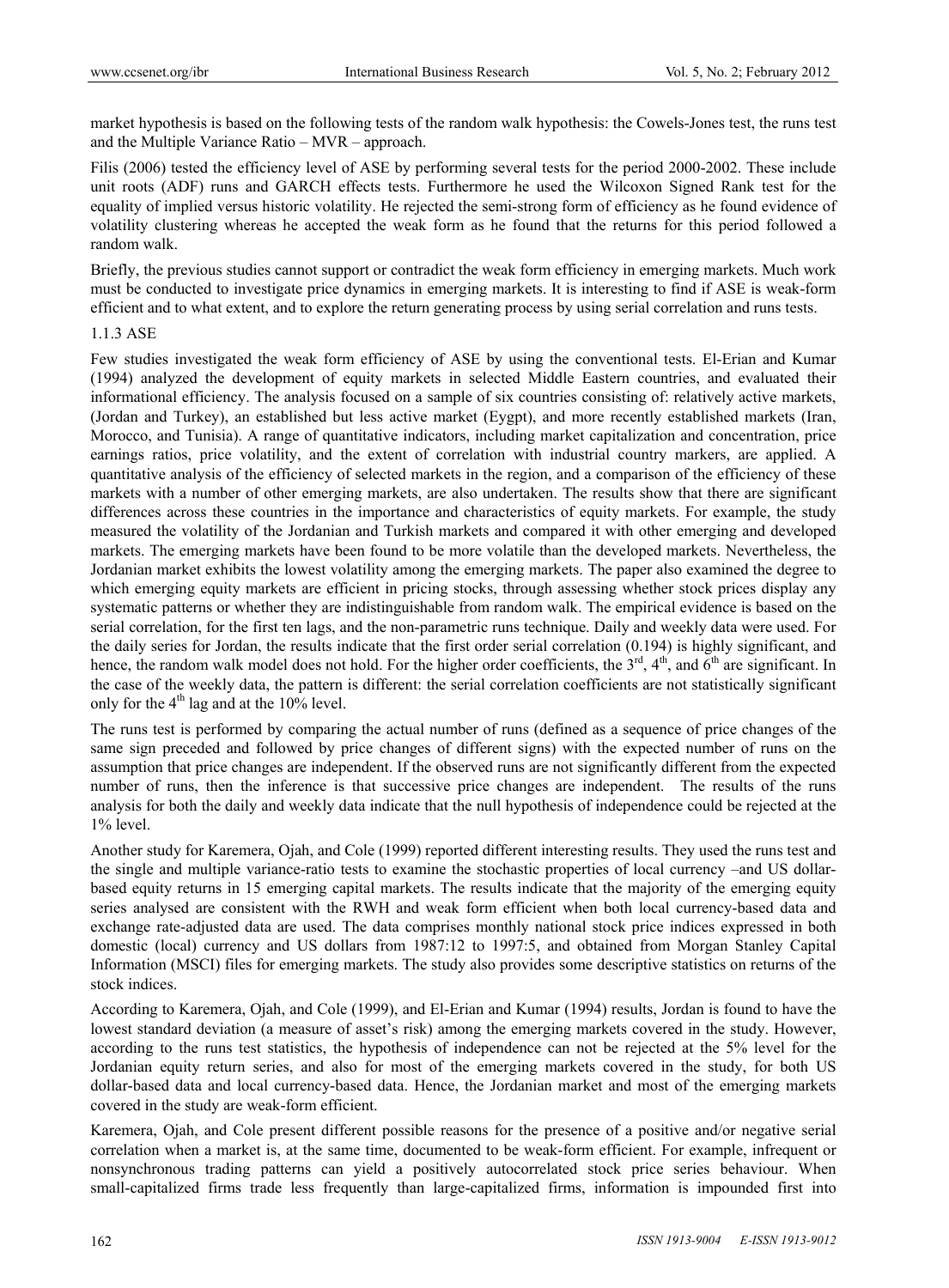large-capitalized firms' prices, and then small- capitalized firms', with a lag; and this lag induces a positive serial correlation in the index series that contain these distinct capitalized groups of stocks. Given the market concentration of the top large companies whose stocks dominate the emerging market indices, this explanation is not far-fetched. The effects of government interventions can also be another reason for the positive autocorrelation in emerging equity markets' series. Furthermore, they reported that RWH seems to be sensitive to the test observation intervals of the series, and the testing methodology used. On the other hand, the results of variance ratio tests suggest that the Jordanian market does not follow a random walk for either US dollar-based data or local currency-based data for all intervals, given that the observation intervals  $q=2$ , 4,8,16 months, with a base of one month, variance ratio estimates are computed for two-month, four-month, eight-month, and sixteen month observation intervals.

Omet (1990) examined the Jordanian market in its beginings, by using the daily prices for most active sixteen shares, and covered the period from  $1<sup>st</sup>$  Jan. 1979 to  $31<sup>st</sup>$  Dec. 1986. He applied the serial correlation model, runs analysis, distribution of runs by length, and filter technique. The price time series of each of the sixteen shares are used to calculate the sample correlation coefficients for daily changes in log prices for the first five lags. For the first lag, the coefficients for all shares are significant and range from +0.269 to -0.061. For the other lags, the correlation coefficients are close to zero and most of them are statistically insignificant. Hence, results suggest that the price changes reflect some degree of significant positive dependency patterns. The runs test was performed for the sixteen shares for the 1-day and 2-day price changes. The number of actual runs for the 1-day price change was found to be less than the number of expected for all shares, thirteen of these differences are significant. However, regarding the 2-day price changes, fifteen shares were found to have actual runs less than expected, but these differences are not significant. Omet concluded that the 1-day price changes reflect positive dependency patterns, which is in agreement with the serial correlation model's results.

# *1.2 Data and Descriptive Statistics*

# 1.2.1 Data

Data tested comprised of the daily prices of the five indices in ASE from 1<sup>st</sup> January 2000 to 31<sup>st</sup> December 2008.

#### 1.2.2 Descriptive Statistics

Summary statistics for the ASE indices are presented in Table 1.1. ( see appendix 1) The daily return for each index is calculated as:  $ln(p_i) - ln(p_{t-1})$  where  $ln(p_i)$  is the natural logarithm of the index at time (day) *t*. Dividends are assumed away (Campbell *et al*., 1997). Of the five indices, the bank index has the highest average return of 0.00035 over the time period 2000-2008, while the industry index has the lowest and the only negative mean daily average return of (-0.00014). In case of standard deviation of stock returns, the bank and industry sectors have the greater fluctuations. Whilst one of the basic assumptions of random walk model is that the distribution of the return series should be normal, it can be seen from Table 1.1 that the frequency distribution of the return series for each index is not normal. The normal distribution has a skewness coefficient of zero and a kurtosis coefficient of 3. Skewness is a measure of symmetry, or more precisely, lack of symmetry. A distribution, or data set, is symmetric if it looks the same to the left as it does to the right of the centre point. The formula for the Skewness is:

$$
S = \frac{\frac{1}{T} \sum_{t=1}^{T} (y_t - \bar{y})^3}{\sigma^3}
$$
 (1)

Where  $\bar{y}$  is the mean,  $\sigma$  is the standard deviation, and *T* is the number of observations.

Negative values for skewness indicate data that are skewed left, and positive values for skewness indicate data that are skewed right. By skewed left, we mean that the left tail is heavier than the right tail. Similarly, skewed right means that the right tail is heavier than the left tail. Some measurements have a lower bound and are skewed right. For example, in reliability studies, failure times cannot be negative.

Regarding ASE indices, the skewness coefficient is positive for all indices. These lie in the opposite direction to that commonly manifested by most stock markets (see, for example, Harvey and Siddique, 1999; Peiró, 1999; and Premaratne and Bera, 2001).

Kurtosis is a measure of whether the data is peaked or flat, relative to a normal distribution. That is, data sets with high kurtosis tend to have a distinct peak near the mean, decline rather rapidly, and have heavy tails. Data sets with low kurtosis tend to have a flat top near the mean rather than a sharp peak. A uniform distribution would be the extreme case. The formula for Kurtosis is: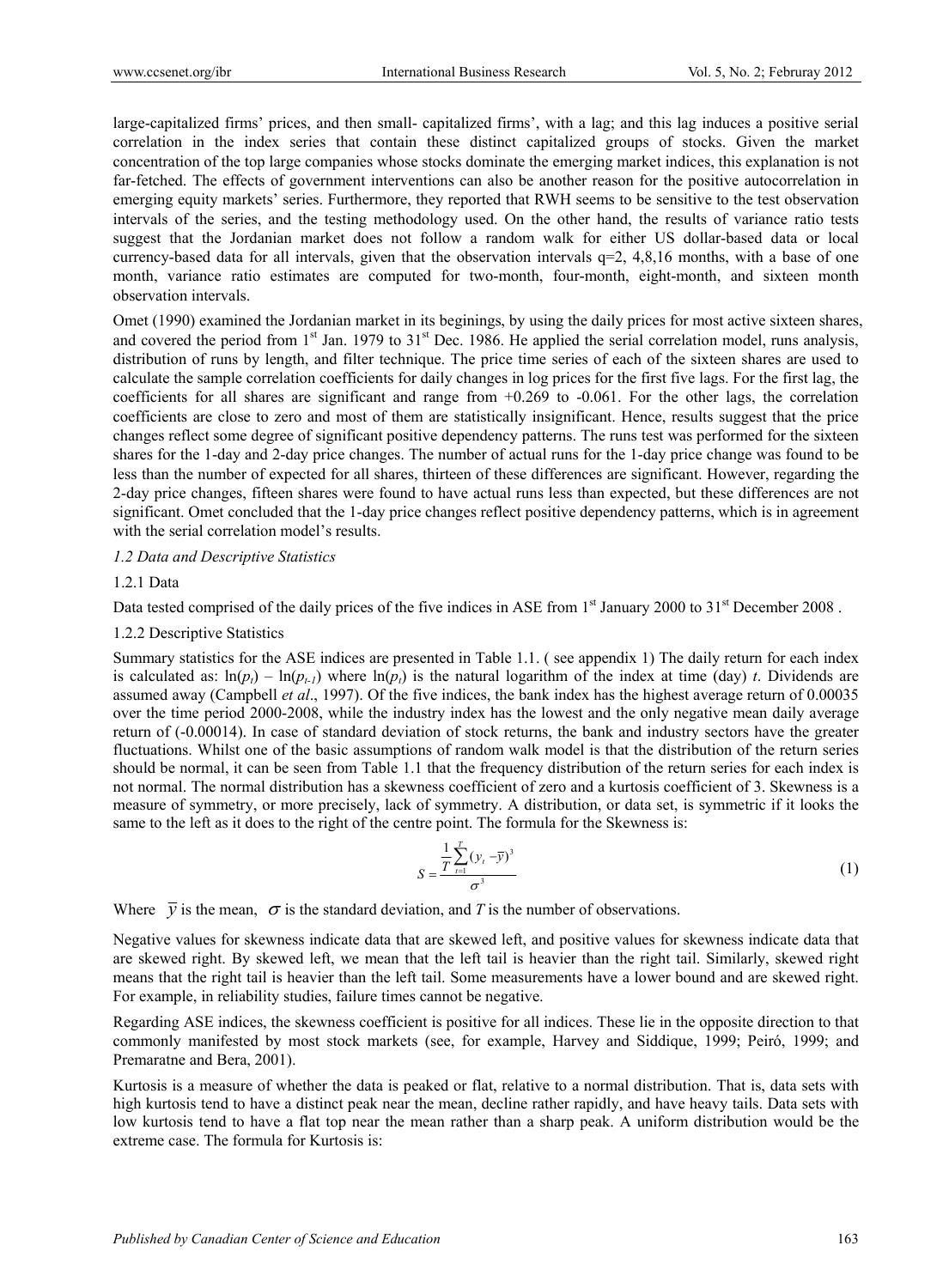$$
K = \frac{\frac{1}{T} \sum_{t=1}^{T} (y_t - \overline{y})^4}{\sigma^4}
$$
 (2)

where  $\bar{v}$  is the mean,  $\sigma$  is the standard deviation, and *T* is the number of observations.

The kurtosis of a normal distribution is 3. If the distribution has thicker tails than does the normal distribution, its kurtosis will exceed three. A positive kurtosis indicates a peaked distribution, while a negative kurtosis indicates a flat distribution.

The kurtosis coefficient is higher than 3 for all indices, indicating a leptokurtic distribution. A kurtosis higher than 3 indicates a leptokurtic distribution, while one lower than 3 indicates a playkurtic distribution (Parkinson, 1987). Hence, skewness and kurtosis values for the ASE indices return series deviated from the normal distribution both on skewness and kurtosis values and at 1% significant level, indicating that the distribution of indices return series are not normal. In light of the previous results, and to assess the extent of non-normality in the distributions of the indices return series, the Jarque-Bera statistic is used to test whether each series is normally distributed. The test statistic measures the difference of the skewness and kurtosis of the series with those from a normal distribution.

Under the null hypothesis of a normal distribution, the Jarque-Bera statistic is distributed as  $\chi^2$  with 2 degrees of freedom. The reported probability is the probability that a Jarque-Bera statistic exceeds (in absolute value) the observed value under the null hypothesis; a small probability value leads to the rejection of the null hypothesis of a normal distribution. The formula for Jarque-Bera is:

$$
JB = \frac{T - k}{6} \left[ S^2 + \frac{1}{4} (K - 3)^2 \right]
$$
 (3)

where *T* is the number of observations, *k* is zero for an ordinary series and the number of regressors when examining residuals to regression equation, *S* is skewness and *K* is kurtosis (Bera, 1981). As shown in Table 1.1, the probabilities, for the *JB* test, for the indices return series are all less than 0.0001, which is statistically significant at 1% level and confirms that the distribution of the daily price indices of the ASE is not normal.

This result supports earlier findings that the emerging market returns are not normally distributed (Harvey, 1995). Bekaert and Harvey (2002) reported the skewness and excess kurtosis of twenty emerging markets, including Jordan, with the longest history in the EMDB, the IFC composite portfolio and the MSCI world market portfolio (pre-1990 and post-1990).

It is noticeable that the return series of the ASE has a positive skewness, which contradicts the IFC composite portfolio and the MSCI world market portfolio as well as most of other emerging markets. The average monthly excess of kurtosis is consistent with other emerging markets and very close to the world index.

#### **2. Non-Parametric Runs Test**

The runs test is an approach to determine whether successive price changes are independent; the normality assumption of distribution is ignored by this test. The null hypothesis for the runs test is that the observed series is a random series. A run is defined by Siegel (Siegel, 1956) as: "a succession of identical symbols which are followed or preceded by different symbols or no symbol at all"*.* For the purpose of this test, runs up and down, distribution of runs by length, and runs above and below are applied.

# *2.1 Runs Up and Down*

A run is counted every time the price series changes its sign. There are three possible changes: positive (+), negative (-), and zero changes (0). A run of length *i* is defined as *i* consecutive + or – or 0. In other words, a plus run of length *i* is a sequence of *i* consecutive positive price changes preceded and followed by either negative or zero changes. For example, the sequence of daily prices of (166.05, 166.38, 165.78, 165.20, 164.57, 164.01, 163.97, 164.03, 164.86, 164.86, 164.28, 163.79, 164.47, 164.54) has 6 runs (+, -, +, 0, -, +) with lengths of (1, 6, 2, 1, 1, 2) respectively.

This test examines if the direction of one observation influences the direction taken in later observations. The run's test compares the observed number of runs with the expected number of runs, which are computed under the assumption that prices fluctuate randomly and independently (Fama, 1965):

$$
Expected\;Runs = \left[ N(N+1) - \sum_{i=1}^{3} n_i^2 \right] / N \tag{4}
$$

Where N is the total number of return observations, and  $n_i$  is the number of price changes of each sign.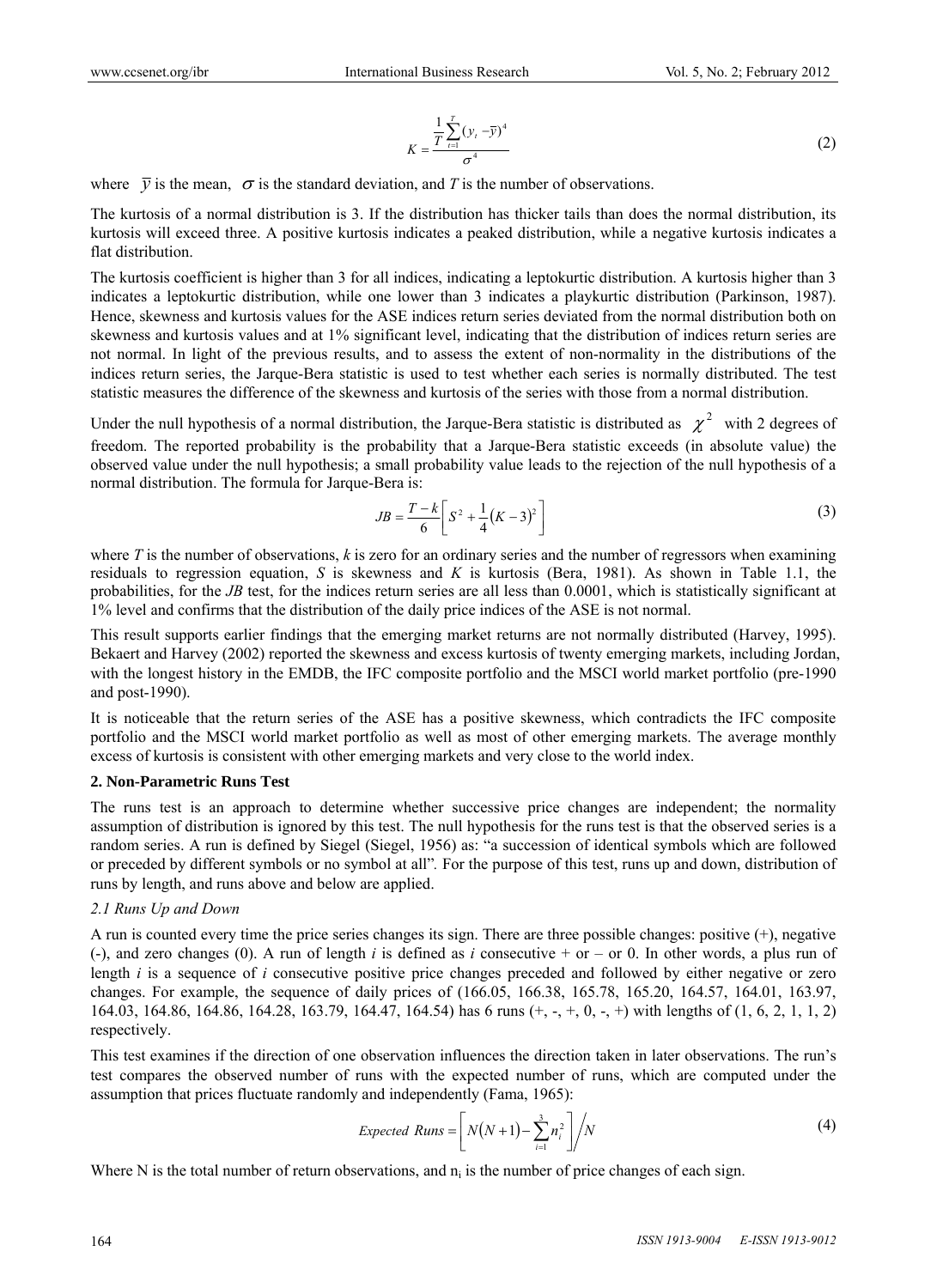The standard error of the series  $(\sigma)$  of runs can be shown to be (Fama, 1965):

Standard Error 
$$
= \left(\frac{\sum_{i=1}^{3} n_i^2 \left[\sum_{i=1}^{3} n_i^2 + N(N+1)\right] - 2N \sum_{i=1}^{3} n_i^3 - N^3}{N^2(N-1)}\right)^{1/2}
$$
(5)

The difference between the actual number of runs and the expected number of runs is examined for significance. Thus the difference between the actual number of runs, *R*, and the expected number, *m*, can be expressed by means of the usual standardized variable,

$$
Z = \frac{\left(R + \frac{1}{2}\right) - m}{\sigma_m} \tag{6}
$$

where the half in the numerator is a discontinuity adjustment. For large samples, *Z* will be approximately normal with a mean (0) and a variance (1). When the difference is found to be significant, this means that daily returns are not random and that there is an opportunity to make abnormal returns. If the actual number of runs are significantly less than the expected value, this indicates the market's overreaction to information, while a higher number of runs reflects a lagged response to information (Poshokwale, 1996).

#### *2.2 Empirical Results*

The non-parametric runs test is considered more appropriate than a parametric serial correlation test as the returns data does not conform to the normal distribution (Jarque-Bera test statistic is reported in Table 1.1). The standard normal Z-statistic can be used to test whether the actual number of runs is consistent with the independence hypothesis. If the Z value is greater than or equal to  $\pm 1.96$ , the null hypothesis at the 5% level of significance is rejected (Sharma and Kennedy, 1977).

When the actual number of runs exceeds (falls below) expected runs, a positive (negative) Z value is obtained. A positive (negative) Z value indicates negative (positive) serial correlation in the return series. As can be seen from Table 1.2, the Z statistics of the daily market return is greater than  $\pm 2.64$  and negative for all indices. This means that the observed number of runs is significantly fewer than the expected number of runs at the 1% level of significance. Therefore, the null hypothesis that the return series of the indices follow a random walk can be rejected for all series.

Even though the empirical results rejected the random walk, runs tests are not considered a sophisticated method for identifying movements, since the termination of the movement is simply predicted when the price level has temporarily changed direction, regardless of the size of the price change that caused the change in sign. It is also consistent with other emerging market studies. For example, Poshokwale (1996) reported that the daily return series in the Indian, Philippine, Malaysian, and Thailand market produced an actual number of runs significantly lower than the expected number of runs. El-Erian and Kumar (1994) and Omet (1990) reported similar results for the Jordanian market, even though the study periods were different.

The next step is to analyze the difference between the actual and expected number of runs using the distribution of runs by length (number of days), in other words, by examining the differences-in length-between the actual and expected number of each sign.

# 2.2.1 Distribution of Runs by Length

When the differences between the actual and expected number of runs is significant, the distribution of runs by length analysis provides a more detailed description and answers the following question: given the total actual number of runs of each sign, how would we expect the totals to be distributed among runs of different lengths, and what is the actual distribution? In other words, if the signs of the price changes are generated by an independent process with their respective probabilities of  $P(+)$ ,  $P(-)$  and  $P(0)$ , we are required to examine the differences (in length) between the actual and expected runs of each sign (TSP software is used to perform this test as shown in Appendix 2).

Depending on the actual number of positive price changes  $(NP(+))$ , negative price changes  $(NP(-))$ , and zero price changes (NP(0)), the probability of positive price change  $[P (+)]$  to occur would be: (Fama, 1965)

$$
P(+) = NP(+)/[NP(+) + NP(-) + (NP(0)]
$$
\n(7)

and  $P(-)$ ,  $P(0)$  would be

$$
P(-) = NP(-)/[NP(+) + NP(-) + (NP(0)]
$$
\n(8)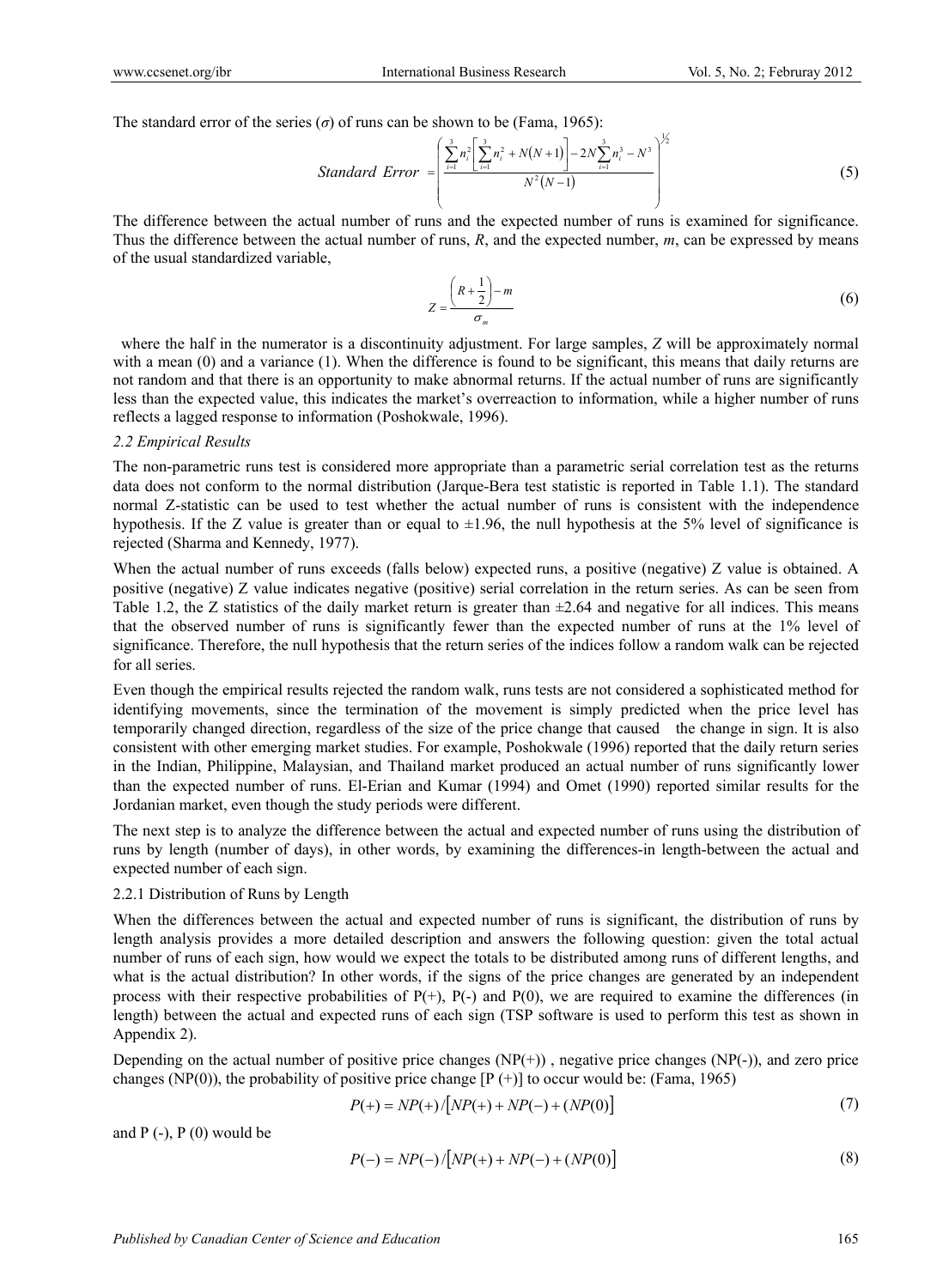$$
P(0) = NP(0)/[NP(+) + NP(-) + (NP(0)]
$$
\n(9)

The expected proportion of positive runs of length i (where  $i = 1, 2, 3, \ldots, \alpha$ ) would be  $P(+)^{i-1}[1 - P(+)]$  (Fama, 1965). In other words, given that a positive run has occurred, this proportion is equivalent to the conditional probability of positive runs of length i( the sum of the conditional probabilities for positive runs of all length will be one). Similarly, this is applied for negative and zero runs to get the expected distributions by length of the total actual number of runs of each sign:  $P(-)^{i-1}[1 - P(-)]$  and  $P(0)^{i-1}[1 - P(0)]$  respectively. The expected distributions, by length, of the total actual number of runs of each sign could be calculated by using  $(1.10)$ ,  $(1.11)$ , and  $(1.12)$ . The expected numbers of positive, negative, and zero runs of length i (where i =1,2,3,…, α) are calculated as: (Fama, 1965)

$$
\overline{R}_{i}(+)=R(+)P(+)^{i-1}[1-P(+)]
$$
\n(10)

$$
\overline{R}_{i}(-) = R(-)P(-)^{i-1}[1 - P(-)] \tag{11}
$$

$$
\overline{R}_i(0) = R(0)P(0)^{i-1}[1 - P(0)] \tag{12}
$$

where  $\overline{R_i}(+)$ ,  $\overline{R_i}(-)$  and  $\overline{R_i}(0)$  are the expected numbers of positive, negative and zero runs of length i and  $R(+)$ ,  $R(-)$  and  $R(0)$  are the total actual numbers of positive, negative and zero runs.

#### 2.2.1.1 Empirical Results

Table 1.3 reports, for each type of run, the probability of a run of each length, the expected number of runs of each length, and the actual number of runs of each length for the five indices. It is noticeable that all indices produced similar results, and that there are very few long runs. The most interesting point is that, for the runs of length 1 day, the actual number of runs is predominantly less than the expected number of runs. However, for runs of length 4 or more days, the actual number is mostly greater than the expected number. These results support the Omet (1990) results and previous runs test analyses, and suggest that the indices price series could not be characterised as random walk. The next chapter will investigate whether these short term trends of similar price changes could be utilized by a trader to increase the expected profit, by applying the filter Runs Above and Below

A run is counted every time the price series rises above or falls below a cut point measure (which may be the mean, median, mode, or any other chosen value). Each price observation is classified with either  $a + or - to$  indicate whether the price is above or below the cut point (theoretically, an observation could equal the cut point, and in this case according to SPSS package, the observation is classified as  $+$ ). After classifying the observations, they are investigated for "runs". Unlike the runs before, the runs sought this time are of consecutive numbers that share the property of being above or below the cut point. Then, the number of numbers above the cut point is counted, as well as the number of number*s* below the cut point. Lastly, the total number of runs is counted. The computation of the cutting point, number of runs, and significance level, are as follows: (according to the SPSS guide as this package is the used to perform the test).

#### *2.3 Computation of Cutting Point*

The cutting point which is used to dichotomize the data can be specified as a particular number, or the value of a statistic which is to be calculated. The possible statistics are:

$$
Mean = \sum_{i=1}^{N} X_i / N \tag{13}
$$

Median = 
$$
\begin{cases} (X_{(N/2+1)} + X_{(N/2)})/2 & \text{if } N \text{ is even} \\ X_{((N+1)/2)} & \text{if } N \text{ is odd} \end{cases}
$$
 (14)

where the data are sorted in an ascending order from  $X_{(1)}$ , the smallest, to  $X_{(N)}$ , the largest. The mode is the most frequently occurring value. If there are multiple modes, the one largest in value is selected.

#### 2.3.1 Numbers of Runs:

For each observation, the difference between the observation and the cut point is computed,

$$
D_t = X_t - \text{Cutpoint} \tag{15}
$$

If  $D_t \geq 0$ , the difference is considered positive. Otherwise it is negative. The number of times the sign changes, that is,  $D_t \ge 0$  and  $D_{t+1} < 0$ , or  $D_t < 0$  and  $D_{t+1} \ge 0$ , as well as the number of positive  $\binom{n}{n}$  and negative  $\binom{n}{n}$  signs, are determined. The number of runs *(R)* is the number of sign changes plus one.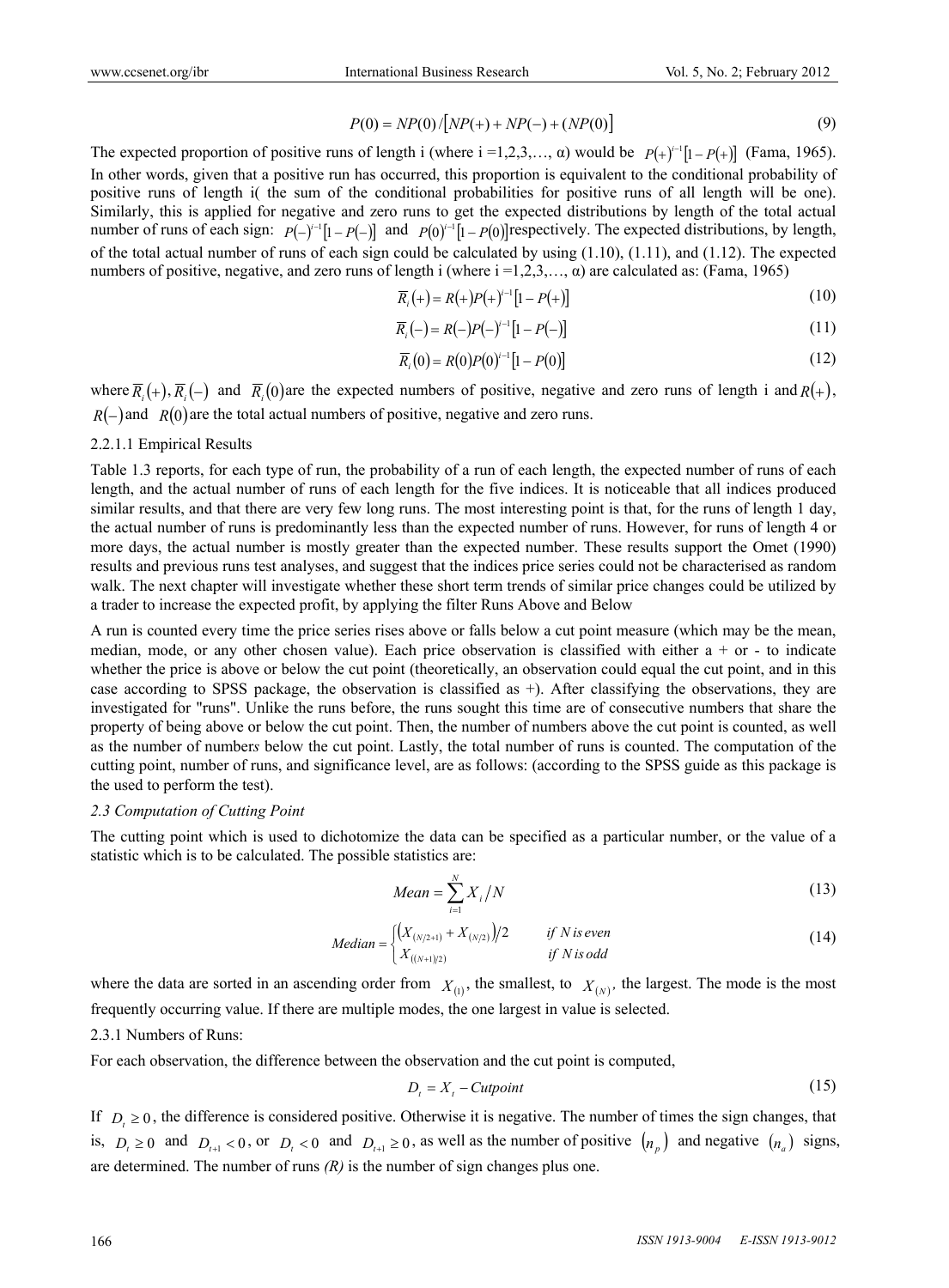# 2.3.2 Significance Level:

The sampling distribution of the number of runs *(R)* is approximately normal with

$$
\mu_r = \frac{2n_p n_a}{n_p + n_a} + 1\tag{16}
$$

$$
\sigma_r = \sqrt{\frac{2n_p n_a (2n_p n_a - n_a - n_p)}{(n_p + n_a)^2 (n_p + n_a - 1)}}
$$
  $2$  (17)

The two-sided significance level is based on

$$
z = \frac{R - \mu_r}{\sigma_r} \tag{18}
$$

# *2.4 Empirical Results*

The observed mean, median, and mode are used as cut points. Cases with values less than the cut point are assigned to one group, and cases with values greater than or equal to the cut point are assigned to another group. One test is performed for each cut point chosen.

Tables 1.4, 1.5, and 1.6 (see appendix 1) present the results for the five series of indices daily prices for the period from  $1<sup>st</sup>$  January 2000 to 31<sup>st</sup> December 2008, considering the mean, median, and mode of the daily prices as cut points.

The "Test Value" in each output table corresponds to the statistic value used as the cut point. Referring to the Z statistics reported by the above tables, all the tests show that the null hypothesis of randomness can not be rejected. Hence, runs tests using all three measures of central tendency (median, mean, and mode) are consistent with previous results demonstrated in this chapter. On the other hand, these results contradict the findings of Karemera, Ojah, and Cole (1999); they reported that the hypothesis of independence can not be rejected at the 5% level for the Jordanian equity return series. However, the other tests used in their study, simple and multiple variance ratio tests, suggest that the Jordanian market is not weak-form efficient. In The study of Karemera, Ojah, and Cole (1999) consisted of 114 monthly observations of the returns covering the period from 1987:12 to 1997:5. The returns series is used to perform the runs test

# *2.5 Conclusion*

Empirical literature suggests that the price behaviour in developed markets can be characterized as random walk. However, it is still controversial in the case of developing countries. The empirical results obtained in this chapter for the ASE suggests that it is not weak-form efficient. The ASE reflects a high degree of positive temporal dependency patterns, violating the assumption of random walk model.

However, this does not necessarily imply a violation of weak form efficiency. As Ko and Lee (1991) state that if the random walk hypothesis holds, the weak-form of the efficient market hypothesis must hold, but not vice versa. Thus, evidence supporting the random walk model is evidence of market efficiency. But violation of the random walk model need not be evidence of market inefficiency in the weak form.

# **References**

Abraham, A., Seyyed, F. J., & Alsakran, S. A. (2002). Testing the random behavior and efficiency of the Gulf stock markets, *The Financial Review*, 37(3), 469-480. http://dx.doi.org/10.1111/0732-8516.00008

Beechey, M., Gruen, D., & Vickery, J. (2000). The Efficient Market Hypothesis: A Survey. Research Discussion Paper, Economic Research Department, Reserve Bank of Australia.

Branes, P. (1986). Thin Trading and Stock Market Efficiency: A Case of the Kuala Lumpur Stock Exchange. *Journal of Business Finance and Accounting*, 13, 609-617. http://dx.doi.org/10.1111/j.1468-5957.1986.tb00522.x

Butler, K. C., & Malaikah, S. J. (1992). Efficiency and Inefficiency In Thinly Traded Stock Markets: Kuwait and Saudi Arabia. *Journal of Banking and Finance*, 16, 197-210. http://dx.doi.org/10.1016/0378-4266(92)90085-E

Chakraborty, M. (2006). Market Efficiency for the Pakistan Stock Market. *South Asia Economic Journal*, 7(1), 67-81. http://dx.doi.org/10.1177/139156140500700104

Cooper, J., (1982). World Stock Market: Some Random Walk Test. *Applied Economics*, 14, 512-531. http://dx.doi.org/10.1080/00036848200000046

Dickinson, J., & Muragu, K. (1994). Market Efficiency in Developing Countries: A Case Study of the Nairobi Stock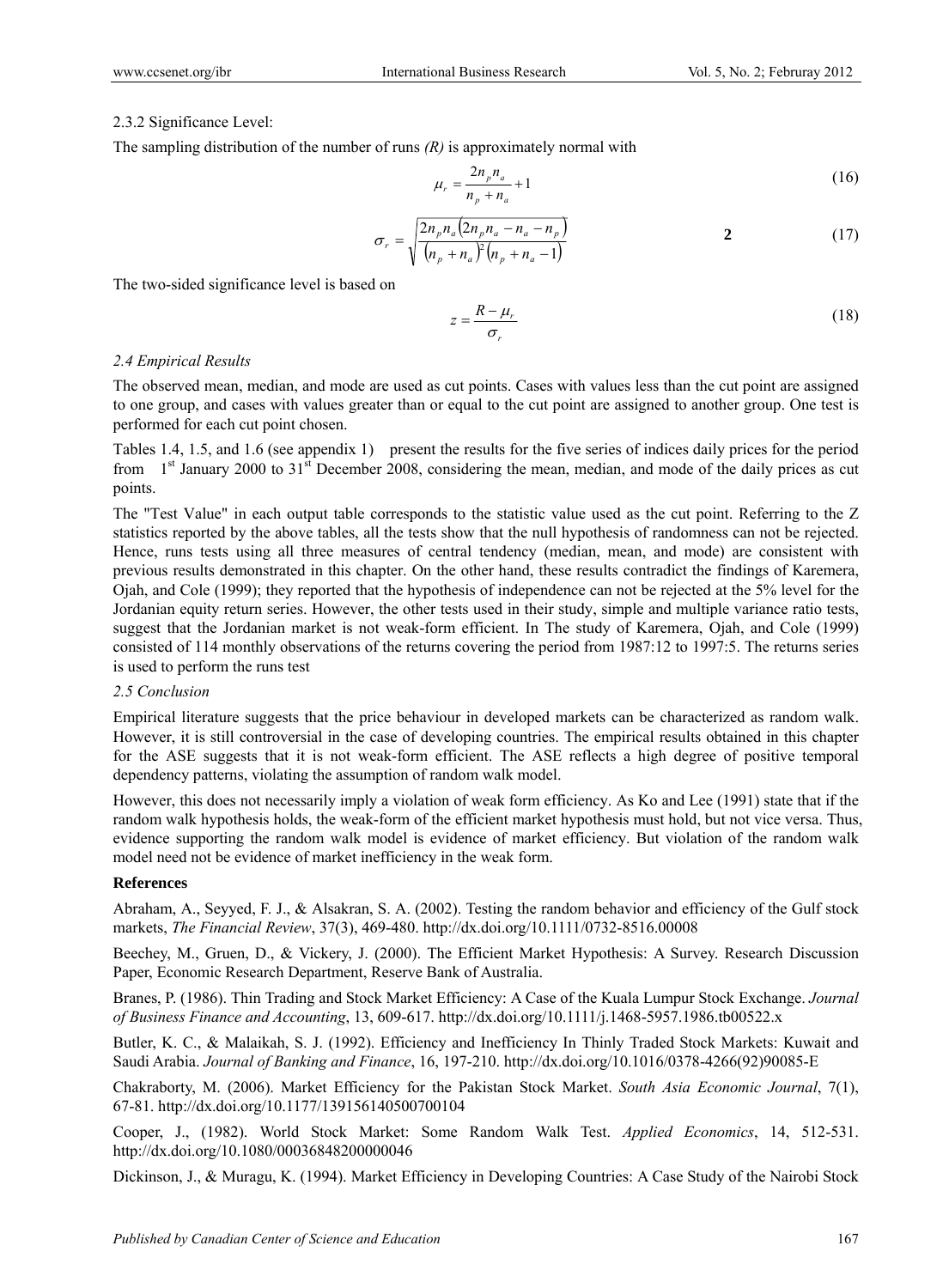Exchange. *Journal of Business Finance and Accounting*, 21, 133-149, http://dx.doi.org/10.1111/j.1468-5957.1994.tb00309.x

Dragotă, V., Stoian, A., Pele, D, T., Mitrică, E., & Bensafta, M. (2009). The Development of the Romanian Capital Market: Evidences on Information Efficiency. *Romanian Journal of Economic Forecasting*, 10, 147-160.

El-Erian, M., & Kumar, M. (1994). Emerging Equity Markets in Middle Eastern Countries. International Monetary Fund, Middle Eastern & Research Departments. *Working Paper,* WP/94/103.

Fama, E. (1965). The Behavior of Stock-Market Prices. *The Journal of Business*, 38, 34-105. http://dx.doi.org/10.1086/294743

Filis, G. (2006). Testing for Market Efficiency in Emerging Markets: Evidence from the Athens Stock Exchange. *Journal of Emerging Market Finance*, 5, 121-133. http://dx.doi.org/10.1177/097265270600500201

Harvey, C., & Siddique, A. (1999). Autoregressive Conditional Skewness. *Journal of Financial and Quantitative Analysis*, 34, 465-487. http://dx.doi.org/10.2307/2676230

Karemara, D., Ojah, K., & Cole, J. (1999). Random Walks and Market Efficiency Tests: Evidence from Emerging Equity Markets. *Review of Quantitative Finance and Accounting*, 13, 171-188. http://dx.doi.org/10.1023/A:1008399910942

Kendall, M., (1953). The Analysis of Economic Time-Series, Part 1, Prices. *The Journal of Royal Statistical Society*, 116, 11-25. http://dx.doi.org/10.2307/2980947

Ko K.-S., & Lee S.-B., (1991). A Comparative Analysis of the Daily Behavior of Stock Returns: Japan, The US & the Asian NICs. *Journal of Business Finance and Accounting*, 18, 219-34. http://dx.doi.org/10.1111/j.1468-5957.1991.tb00590.x

Levene, H. (1952). On the power function of tests of randomness based on runs up and down. *Annals of Mathematical Statistics*, 23, 34-56. http://dx.doi.org/10.1214/aoms/1177729484

Mobarek, A., & Keasey, K. (2000). Weak-form Market Efficiency of an Emerging Market: Evidence from Dhaka Stock Market of Bangladesh. *Working Paper,* Center for Development Studies, Bath University.

Moustafa, M. A. (2004). Testing the Weak-Form Efficiency of the United Arab Emirates Stock Market. *International Journal of Business*, 29(3), 310-325.

Nourredine, K. (1998). Behavior of Stock Prices in the Saudi Arabian Financial Market: Empirical Research Findings. *Journal of Financial Management and Analysis*, 11, 48-55.

Omet, G., Khasawneh, M., & Khasawneh, J. (2002). Efficiency Tests and Volatility Effects: Evidence from the Jordanian Stock Market. *Applied Economic Letters,* 9, 817-821. http://dx.doi.org/10.1080/13504850210161931

Pandey A. (2003). *Efficiency of Indian Stock Market.* Time Series Course.

Peiró, A. (1999). Skewness in Financial Returns. *Journal of Banking and Finance*, 23, 847-862. http://dx.doi.org/10.1016/S0378-4266(98)00119-8

Poshakwale, S., (1996). Evidence on the Weak -Form Efficiency and the Day of the Week Effect in the Indian Stock Market. *Finance India*, 10, 605-616.

Pradhan, B. B., Das, K. B., & Mishra, P. K. (2009). Empirical Evidence on Indian Stock Market Efficiency in Context of the Global Financial Crisis. *Global J. Finance Manage*, 1(2), 149-157.

Premaratne, G., & Bera, A. (2001). Modelling Asymmetry and Excess Kurtosis in Stock Return Data. *Working Paper*, Department of Economics, University of Illinois.

Sharma, J. L., & Robert, E. K. (1977). A Comparative analysis of stock price behavior on the Bombay, London and New York Stock Exchanges. *Journal of Financial and Quantitative Analysis*, 12(3), 391-413. http://dx.doi.org/10.2307/2330542

Sharma, G. D., & Mahendru, M. (2009). Efficiency Hypothesis of the Stock Markets: A Case of Indian Securities. *International Journal of Business and Management*, 4(3),136-144.

Siegel, S. (1956). *Non-parametric Statistics for Behavioral Sciences*. New York, McGraw- Hill

Tas, O., & Dursonoglu, S. (2005). Testing random walk hypothesis for Istanbul Stock Exchange. *International Trade and Finance Association Conference Papers*. [E-document] [Retrieved March 23, 2006] From: http://services.bepress.com/otfa/15th/art38

Urrutia, J. (1995). Tests of Random Walk and Market Efficiency. *Journal of Financial Research*, 18, 299-309.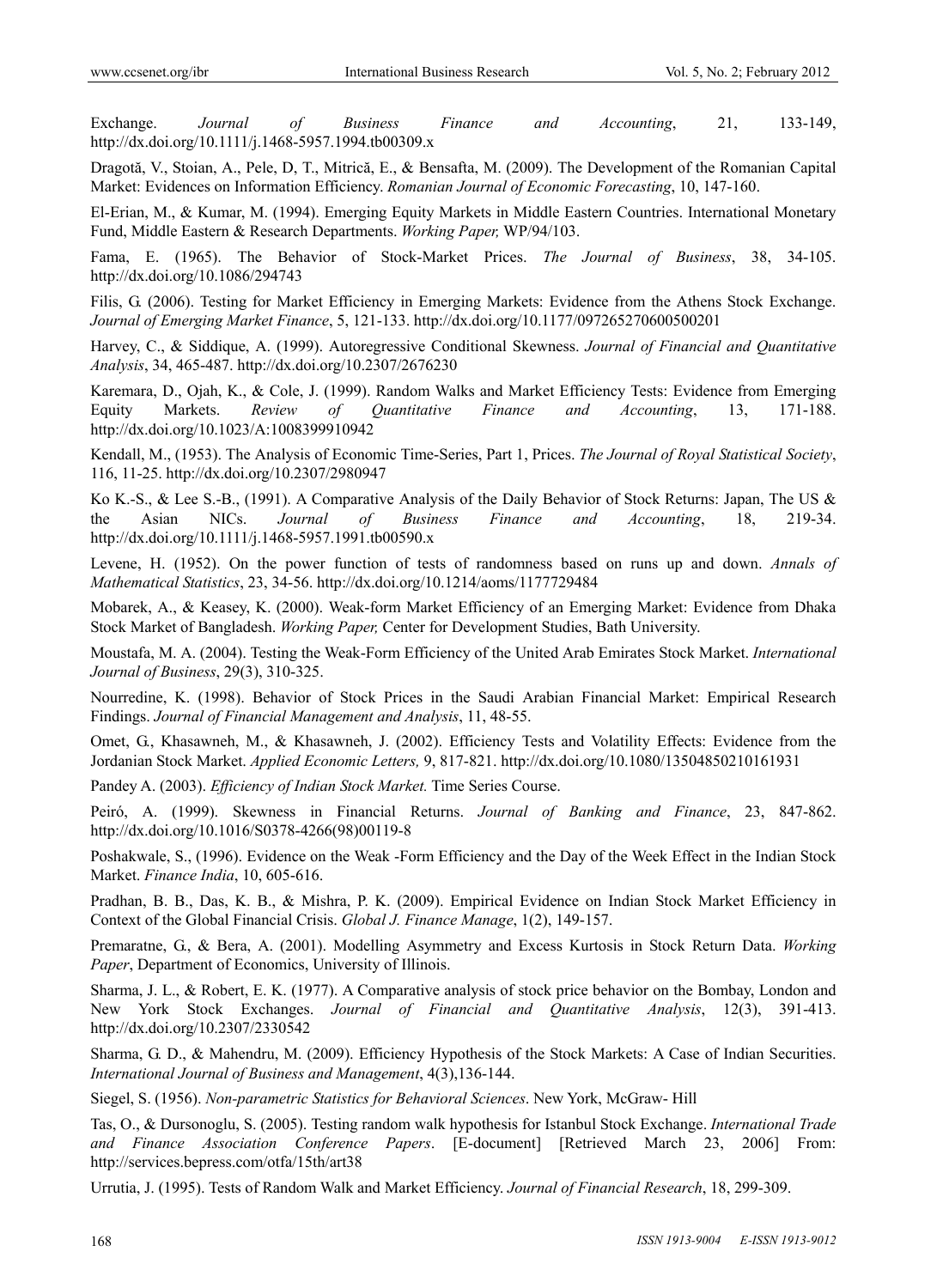|                              | <b>GENERAL</b> | <b>BANKS</b> | <b>INSURANCE</b> | <b>INDUSTRY</b> | <b>SERVICES</b> |
|------------------------------|----------------|--------------|------------------|-----------------|-----------------|
| Mean                         | 0.000154       | 0.000352     | 0.000148         | $-0.000139$     | 0.000008        |
| <b>Median</b>                | $-0.000309$    | $-0.000254$  | 0.000000         | $-0.000564$     | $-0.000274$     |
| <b>Maximum</b>               | 0.047449       | 0.048855     | 0.039177         | 0.047816        | 0.044548        |
| <b>Minimum</b>               | $-0.043102$    | $-0.048470$  | $-0.045597$      | $-0.045998$     | $-0.044349$     |
| Std. Dev.                    | 0.006831       | 0.008228     | 0.005949         | 0.008348        | 0.008101        |
|                              |                |              |                  |                 |                 |
| Skewness <sup>a</sup> $(S)$  | 0.422          | 0.676        | 0.408            | 0.334           | 0.324           |
| $t$ -statistics <sup>b</sup> | 8.344          | 13.371       | 8.075            | 6.612           | 6.417           |
|                              |                |              |                  |                 |                 |
| Kurtosis <sup>c</sup> $(K)$  | 8.778          | 8.613        | 14.358           | 7.905           | 7.256           |
| $t$ -statistics <sup>d</sup> | 57.116         | 55.491       | 112.271          | 48.486          | 42.073          |
|                              |                |              |                  |                 |                 |
| Jarque-Bera $(JB)$           | 3331.90        | 3258.12      | 12670.03         | 2394.63         | 1811.33         |
| Probability                  | 0.000000       | 0.000000     | 0.000000         | 0.000000        | 0.000000        |
|                              |                |              |                  |                 |                 |
| <b>Observations</b>          | 2345           | 2345         | 2345             | 2345            | 2345            |

# Table 1. Descriptive Statistics of Daily Indices Return

a For normal distribution the value of skewness is zero

<sup>b</sup> The *t*-values indicate that the values of the skewness coefficient are statistically different than zero at 1% level of significance. The *t-statistic* is calculated as S/(sqrt(6/2345)).

c For normal distribution the value of Kurtosis is three.

<sup>d</sup> The *t*-value indicates that the values of the Kurtosis coefficient are statistically different than three at 1% level of significance. The *t-statistic* is calculated as  $(K-3)/(square(24/2345)).$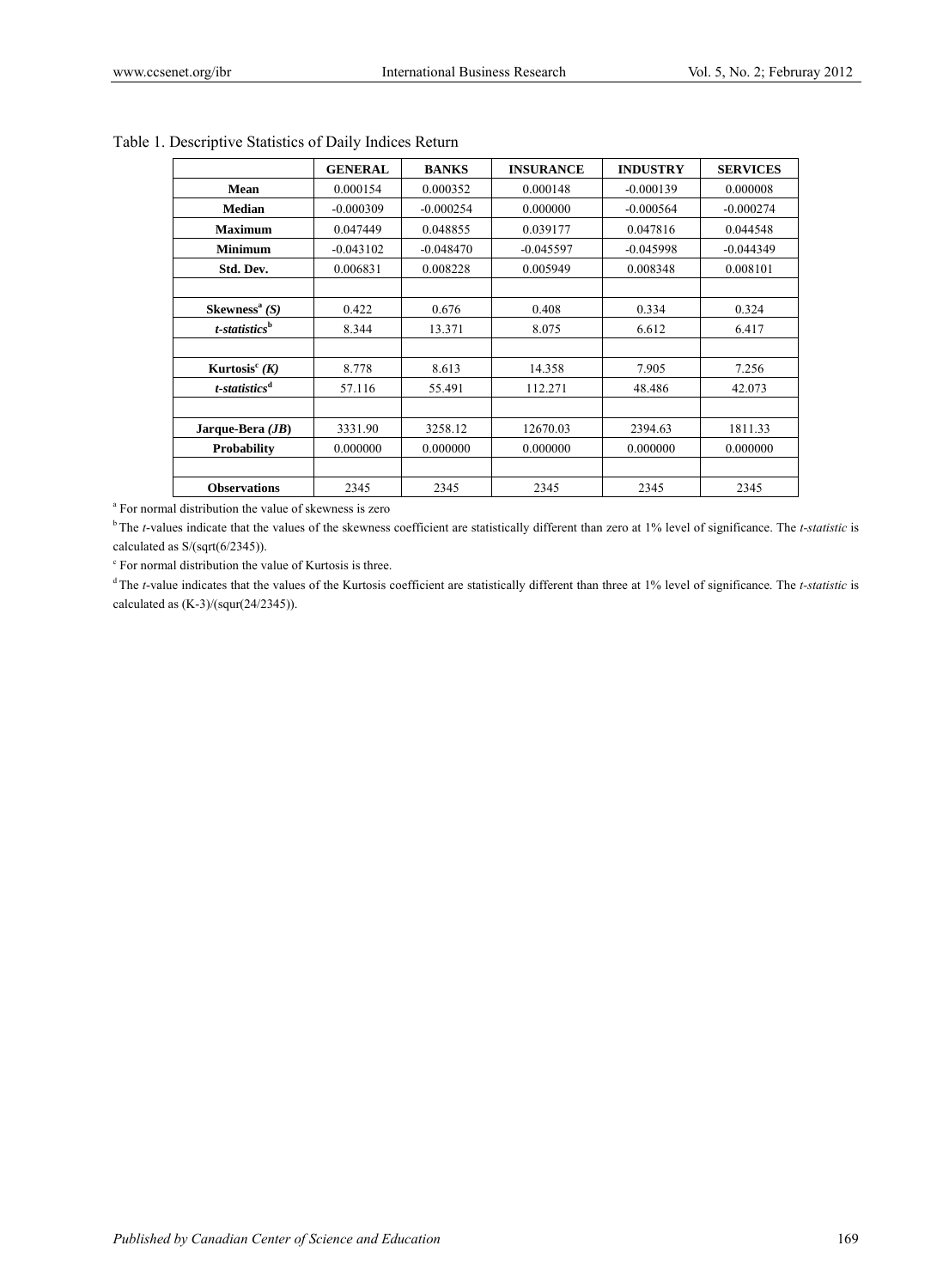|                  |        |                 |                |                         |        | <b>General Index</b>   |                  |                  |        |                 |                  |
|------------------|--------|-----------------|----------------|-------------------------|--------|------------------------|------------------|------------------|--------|-----------------|------------------|
|                  |        | $(+)$ ve Runs   |                |                         |        | $(-)$ ve Runs          |                  |                  |        | $(0)$ Runs      |                  |
| Length           | Proba. | <b>Expected</b> | <b>Actual</b>  | Length                  | Proba. | <b>Expected</b>        | <b>Actual</b>    | Length           | Proba. | <b>Expected</b> | Actual           |
| 1                | 0.503  | 193.5           | 168            | 1                       | 0.501  | 193.5                  | 139              | 1                | 0.997  | 2.0             | 2                |
| $\overline{2}$   | 0.250  | 96.5            | 80             | $\overline{2}$          | 0.250  | 96.5                   | 101              | $\overline{2}$   | 0.003  | 0.0             | $\mathbf{0}$     |
| 3                | 0.125  | 48.1            | 56             | 3                       | 0.125  | 48.1                   | 41               | 3                | 0.000  | 0.0             | $\boldsymbol{0}$ |
| 4                | 0.062  | 24.0            | 34             | $\overline{\mathbf{4}}$ | 0.062  | 24.0                   | 42               | 4                | 0.000  | 0.0             | $\boldsymbol{0}$ |
| 5                | 0.031  | 12.0            | 18             | 5                       | 0.031  | 12.0                   | 21               | 5                | 0.000  | 0.0             | $\boldsymbol{0}$ |
| 6                | 0.015  | 6.0             | 12             | 6                       | 0.015  | 6.0                    | 16               | 6                | 0.000  | 0.0             | $\boldsymbol{0}$ |
| 7                | 0.008  | 3.0             | 7              | 7                       | 0.008  | 3.0                    | 13               | 7                | 0.000  | 0.0             | $\mathbf{0}$     |
| 8                | 0.004  | 1.5             | 4              | 8                       | 0.004  | 1.5                    | $\overline{4}$   | 8                | 0.000  | 0.0             | $\boldsymbol{0}$ |
| Other            | 0.002  | 0.7             | $\tau$         | Other                   | 0.002  | 0.7                    | 9                | Other            | 0.000  | 0.0             | $\boldsymbol{0}$ |
| <b>Total</b>     | 0.998  | 385.3           | 386            | <b>Total</b>            | 0.998  | 385.3                  | 386              | <b>Total</b>     | 1.000  | 2.0             | 2                |
|                  |        |                 |                |                         |        | <b>Bank Index</b>      |                  |                  |        |                 |                  |
|                  |        | $(+)$ ve Runs   |                |                         |        | $(-)$ ve Runs          |                  |                  |        | $(0)$ Runs      |                  |
| Length           | Proba. | <b>Expected</b> | <b>Actual</b>  | Length                  | Proba. | <b>Expected</b>        | <b>Actual</b>    | Length           | Proba. | <b>Expected</b> | Actual           |
| 1                | 0.504  | 205.7           | 194            | 1                       | 0.503  | 205.7                  | 163              | $\mathbf{1}$     | 0.993  | 6.0             | 6                |
| $\overline{2}$   | 0.250  | 102.0           | 75             | $\mathbf{2}$            | 0.250  | 102.2                  | 91               | $\overline{2}$   | 0.007  | 0.0             | $\mathbf{0}$     |
| 3                | 0.124  | 50.6            | 57             | 3                       | 0.124  | 50.8                   | 64               | 3                | 0.000  | 0.0             | $\mathbf{0}$     |
| 4                | 0.061  | 25.1            | 44             | $\overline{\mathbf{4}}$ | 0.062  | 25.3                   | 27               | 4                | 0.000  | 0.0             | $\boldsymbol{0}$ |
| 5                | 0.030  | 12.4            | 17             | 5                       | 0.031  | 12.5                   | 25               | 5                | 0.000  | 0.0             | $\boldsymbol{0}$ |
| 6                | 0.015  | 6.2             | 8              | 6                       | 0.015  | 6.2                    | 17               | 6                | 0.000  | 0.0             | $\mathbf{0}$     |
| 7                | 0.007  | 3.1             | 6              | 7                       | 0.008  | 3.1                    | 8                | 7                | 0.000  | 0.0             | $\boldsymbol{0}$ |
| 8                | 0.004  | 1.5             | 3              | 8                       | 0.004  | 1.5                    | 8                | 8                | 0.000  | 0.0             | $\boldsymbol{0}$ |
| Other            | 0.002  | 0.8             | 4              | Other                   | 0.002  | 0.8                    | 6                | Other            | 0.000  | 0.0             | $\boldsymbol{0}$ |
| <b>Total</b>     | 0.998  | 407.3           | 408            | <b>Total</b>            | 0.998  | 408.2                  | 409              | <b>Total</b>     | 1.000  | 6.0             | 6                |
|                  |        |                 |                |                         |        | <b>Industry Index</b>  |                  |                  |        |                 |                  |
|                  |        | $(+)$ ve Runs   |                |                         |        | $(-)$ ve Runs          |                  |                  |        | $(0)$ Runs      |                  |
| Length           | Proba. | <b>Expected</b> | <b>Actual</b>  | Length                  | Proba. | <b>Expected</b>        | Actual           | Length           | Proba. | <b>Expected</b> | Actual           |
| 1                | 0.503  | 194.2           | 167            | 1                       | 0.501  | 194.2                  | 141              | $\mathbf{1}$     | 0.996  | 3.0             | 3                |
| $\mathbf{2}$     | 0.250  | 96.5            | 85             | $\overline{2}$          | 0.250  | 97.0                   | 93               | $\overline{2}$   | 0.004  | 0.0             | $\boldsymbol{0}$ |
| 3                | 0.124  | 47.9            | 57             | 3                       | 0.125  | 48.4                   | 50               | 3                | 0.000  | 0.0             | $\boldsymbol{0}$ |
| 4                | 0.062  | 23.8            | 33             | 4                       | 0.062  | 24.2                   | 41               | 4                | 0.000  | 0.0             | $\boldsymbol{0}$ |
| 5                | 0.031  | 11.8            | 15             | 5                       | 0.031  | 12.1                   | 19               | 5                | 0.000  | 0.0             | $\mathbf{0}$     |
| 6                | 0.015  | 5.9             | 10             | 6                       | 0.016  | 6.0                    | 18               | 6                | 0.000  | 0.0             | $\mathbf{0}$     |
| 7                | 0.008  | 2.9             | 10             | 7                       | 0.008  | 3.0                    | 11               | 7                | 0.000  | 0.0             | $\bf{0}$         |
| 8                | 0.004  | 1.5             | 3              | 8                       | 0.004  | 1.5                    | 5                | 8                | 0.000  | 0.0             | $\mathbf{0}$     |
| Other            | 0.002  | 0.7             | 6              | Other                   | 0.002  | 0.8                    | 10               | Other            | 0.000  | 0.0             | $\boldsymbol{0}$ |
| <b>Total</b>     | 0.998  | 385.3           | 386            | <b>Total</b>            | 0.998  | 387.3                  | 388              | <b>Total</b>     | 1.000  | 3.0             | 3                |
|                  |        |                 |                |                         |        | <b>Insurance Index</b> |                  |                  |        |                 |                  |
|                  |        | $(+)$ ve Runs   |                |                         |        | (-)ve Runs             |                  |                  |        | $(0)$ Runs      |                  |
| Length           | Proba. | <b>Expected</b> | Actual         | Length                  | Proba. | <b>Expected</b>        | <b>Actual</b>    | Length           | Proba. | <b>Expected</b> | <b>Actual</b>    |
| 1                | 0.638  | 253.3           | 243            | 1                       | 0.607  | 261.7                  | 232              | 1                | 0.755  | 203.0           | 161              |
| $\boldsymbol{2}$ | 0.231  | 91.7            | 85             | $\boldsymbol{2}$        | 0.239  | 102.8                  | 96               | $\boldsymbol{2}$ | 0.185  | 49.8            | 66               |
| 3                | 0.084  | 33.2            | 34             | 3                       | 0.094  | 40.4                   | 62               | 3                | 0.045  | 12.2            | 18               |
| 4                | 0.030  | 12.0            | 10             | 4                       | 0.037  | 15.9                   | 20               | 4                | 0.011  | 3.0             | 12               |
| 5                | 0.011  | 4.3             | 12             | 5                       | 0.014  | 6.2                    | 11               | 5                | 0.003  | 0.7             | 5                |
| 6                | 0.004  | 1.6             | 8              | 6                       | 0.006  | 2.4                    | $\overline{4}$   | 6                | 0.001  | 0.2             | 4                |
| 7                | 0.001  | 0.6             | 1              | 7                       | 0.002  | 1.0                    | 2                | 7                | 0.000  | 0.0             | 3                |
| 8                | 0.001  | 0.2             | 2              | 8                       | 0.001  | 0.4                    | $\boldsymbol{0}$ | 8                | 0.000  | 0.0             | $\boldsymbol{0}$ |
| Other            | 0.000  | 0.1             | $\overline{c}$ | Other                   | 0.000  | 0.1                    | 4                | Other            | 0.000  | 0.0             | $\boldsymbol{0}$ |
|                  | 1.000  | 397.0           | 397            | <b>Total</b>            | 1.000  | 430.9                  | 431              | <b>Total</b>     | 1.000  | 269.0           | 269              |

# Table 1. Distribution of Runs by Length for the Actual and Expected Runs of Each Sign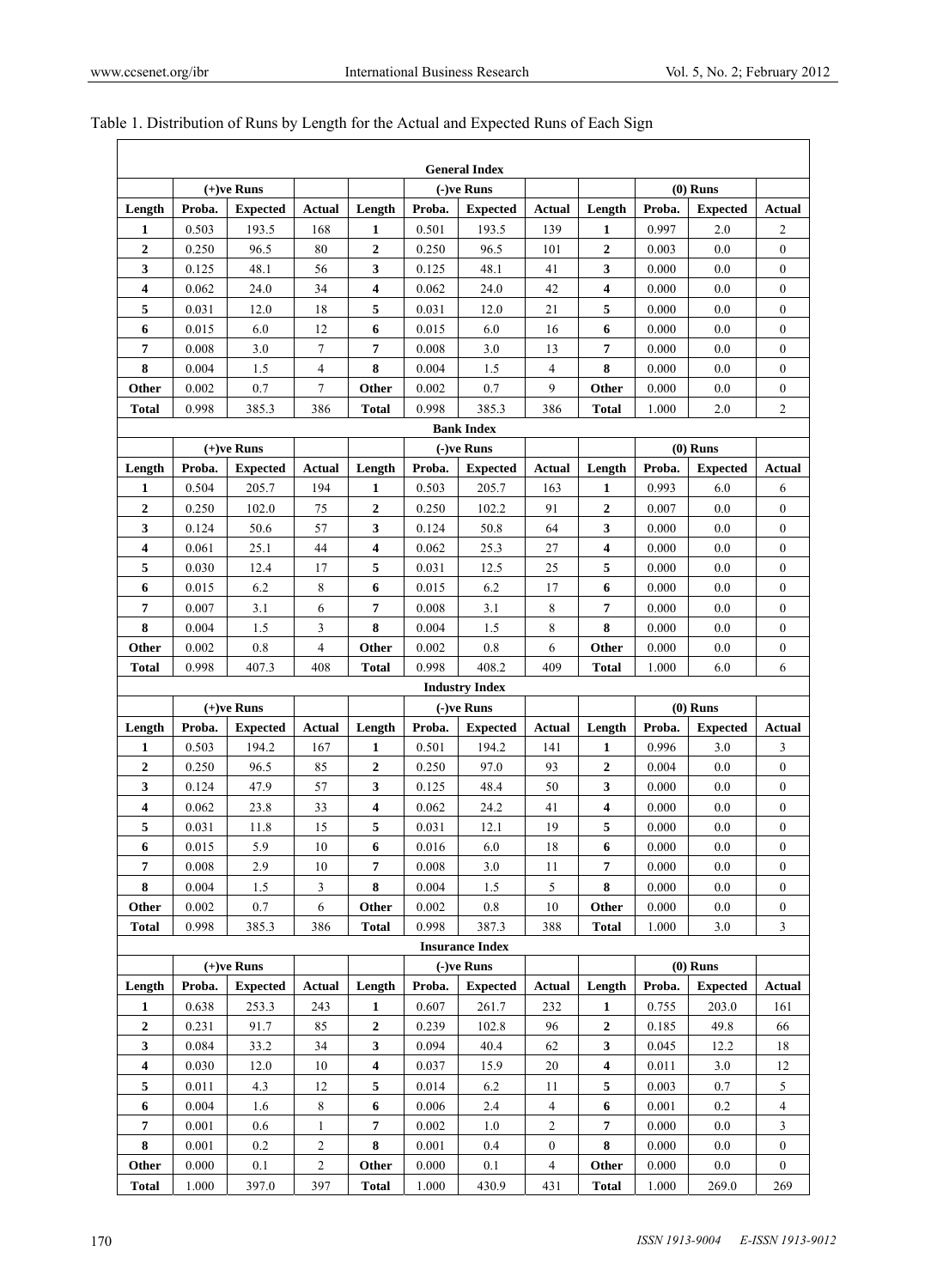|        | <b>Service Index</b> |                 |        |              |            |                 |        |              |            |                 |              |
|--------|----------------------|-----------------|--------|--------------|------------|-----------------|--------|--------------|------------|-----------------|--------------|
|        |                      | $(+)$ ve Runs   |        |              | (-)ve Runs |                 |        |              | $(0)$ Runs |                 |              |
| Length | Proba.               | <b>Expected</b> | Actual | Length       | Proba.     | <b>Expected</b> | Actual | Length       | Proba.     | <b>Expected</b> | Actual       |
| ı      | 0.510                | 215.2           | 216    | 1            | 0.504      | 215.2           | 167    | 1            | 0.986      | 11.8            | 12           |
| 2      | 0.250                | 105.5           | 85     | $\mathbf{2}$ | 0.250      | 106.7           | 121    | $\mathbf{2}$ | 0.014      | 0.2             | $\mathbf{0}$ |
| 3      | 0.122                | 51.7            | 50     | 3            | 0.124      | 52.9            | 50     | 3            | 0.000      | 0.0             | $\Omega$     |
| 4      | 0.060                | 25.3            | 27     | 4            | 0.061      | 26.3            | 28     | 4            | 0.000      | 0.0             | $\Omega$     |
| 5      | 0.029                | 12.4            | 14     | 5            | 0.030      | 13.0            | 27     | 5            | 0.000      | 0.0             | $\theta$     |
| 6      | 0.014                | 6.1             | 16     | 6            | 0.015      | 6.5             | 13     | 6            | 0.000      | 0.0             | $\theta$     |
| 7      | 0.007                | 3.0             | 6      | 7            | 0.007      | 3.2             | 9      | 7            | 0.000      | 0.0             | $\mathbf{0}$ |
| 8      | 0.003                | 1.5             | 2      | 8            | 0.004      | 1.6             | 6      | 8            | 0.000      | 0.0             | $\mathbf{0}$ |
| Other  | 0.002                | 0.7             | 6      | Other        | 0.002      | 0.8             | 6      | Other        | 0.000      | 0.0             | $\mathbf{0}$ |
| Total  | 0.998                | 421.3           | 422    | <b>Total</b> | 0.998      | 426.2           | 427    | <b>Total</b> | 1.000      | 12.0            | 12           |

Table 3. The Results for the Runs Up and Down Test

| <b>Index</b>     | <b>Actual Runs</b> | <b>Expected Runs</b> | <b>Standard Error</b> | Z-statistic   |
|------------------|--------------------|----------------------|-----------------------|---------------|
| General          | 929                | 1171.9               | 24.10                 | $(-10.09)$ ** |
| <b>Bank</b>      | 990                | 1175.1               | 24.07                 | $(-7.71)$ **  |
| <b>Industry</b>  | 942                | 1168.3               | 24.00                 | $(-9.45)$ **  |
| <b>Insurance</b> | 1294               | 1540.6               | 22.72                 | $(-10.88)$ ** |
| <b>Service</b>   | 1042               | 1192.2               | 23.95                 | $(-6.29)$ **  |

\*\* Significant at 1% level

Table 4. Runs Above and Below the Median Test

|                                   | General    | <b>Banks</b> | <b>Insurance</b> | <b>Industry</b> | <b>Services</b> |
|-----------------------------------|------------|--------------|------------------|-----------------|-----------------|
| <b>Test Value</b>                 | 152.8      | 190.4        | 124.6            | 115.9           | 114.0           |
| <b>Cases &lt; Test Value</b>      | 1172       | 1172         | 1171             | 1172            | 1172            |
| $\text{Case} = \text{Test Value}$ | 1173       | 1173         | 1174             | 1173            | 1173            |
| <b>Total Cases</b>                | 2345       | 2345         | 2345             | 2345            | 2345            |
| <b>Number of Runs</b>             | 55         | 12           | 22               | 39              | 35              |
|                                   | $-46.2$ ** | $-47.9$ **   | $-47.5***$       | $-46.8$ **      | $-47.0**$       |

\*\* Significant at 1% level

Table 5. Runs Above and Below the Mean Test

|                                   | General   | <b>Banks</b> | <b>Insurance</b> | <b>Industry</b> | <b>Services</b> |
|-----------------------------------|-----------|--------------|------------------|-----------------|-----------------|
| <b>Test Value</b>                 | 150.3     | 192.9        | 129.8            | 113.5           | 121.4           |
| <b>Cases &lt; Test Value</b>      | 1030      | 1223         | 1501             | 1056            | 1385            |
| $\text{Case} = \text{Test Value}$ | 1315      | 1122         | 844              | 1289            | 960             |
| <b>Total Cases</b>                | 2345      | 2345         | 2345             | 2345            | 2345            |
| <b>Number of Runs</b>             | 39        | 20           | 14               | 23              |                 |
|                                   | $-46.8**$ | $-47.6**$    | $-47.8**$        | $-47.5**$       | $-47.7**$       |

\*\* Significant at 1% level